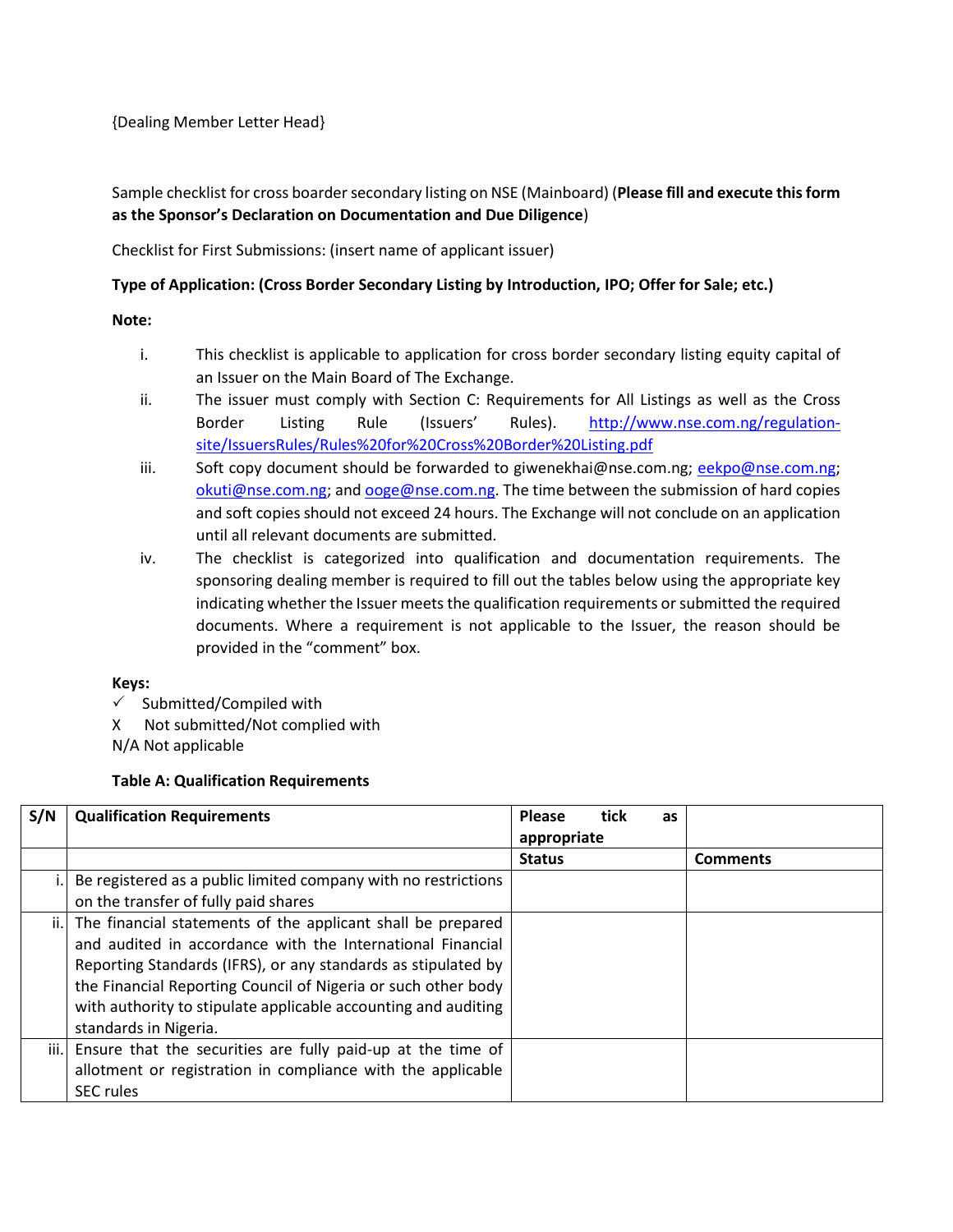| S/N            | <b>Qualification Requirements</b>                                                                                                                                                                                                                                                              | <b>Please</b><br>appropriate | tick | as |                 |
|----------------|------------------------------------------------------------------------------------------------------------------------------------------------------------------------------------------------------------------------------------------------------------------------------------------------|------------------------------|------|----|-----------------|
|                |                                                                                                                                                                                                                                                                                                | <b>Status</b>                |      |    | <b>Comments</b> |
| iv.            | Have a functioning website                                                                                                                                                                                                                                                                     |                              |      |    |                 |
| v.             | Have a governance process which is in line with standards<br>applicable in primary listing exchange/jurisdiction of foreign<br><b>Issuer</b>                                                                                                                                                   |                              |      |    |                 |
| vi.            | The Issuer shall provide The Exchange with a copy of its most<br>recent annual reports for three (3) consecutive years, and any<br>subsequent interim report. Provided that the most recent<br>statement at the time of submission of the application is not<br>more than nine (9) months old. |                              |      |    |                 |
| vii.           | Undertake to promptly pay annual listing fees based on<br>market capitalization                                                                                                                                                                                                                |                              |      |    |                 |
| viii.          | The primary exchange shall be an accredited exchange as<br>defined in Cross Border Listing Rules, or a WFE member<br>exchange with standard disclosure rules at least equivalent to<br>those of The Exchange, as determined by The Exchange in its<br>sole discretion.                         |                              |      |    |                 |
| ix.            | Ensure that a minimum of 10% of the issued share capital is<br>made available to the public                                                                                                                                                                                                    |                              |      |    |                 |
| $\mathsf{x}$ . | Have at least 300 shareholders                                                                                                                                                                                                                                                                 |                              |      |    |                 |
| xi.            | Have a market capitalization of not less than N28 billion at the<br>time of the listing, calculated using the listing price and<br>shareholders' equity                                                                                                                                        |                              |      |    |                 |

# **Table B: Documentation Requirements**

| S/N         | <b>Documentation Requirements</b>                                      | <b>Please</b> | tick        | <b>as</b> |                 |
|-------------|------------------------------------------------------------------------|---------------|-------------|-----------|-----------------|
|             |                                                                        |               | appropriate |           |                 |
|             |                                                                        | <b>Status</b> |             |           | <b>Comments</b> |
|             | Documentation Required in hard copies (items 1-4)                      |               |             |           |                 |
| $\mathbf 1$ | Minimum of 3 years audited accounts                                    |               |             |           |                 |
| 2.          | Letters of consent from parties and directors (original)               |               |             |           |                 |
| 3.          | Sponsor's Declaration on documentation and due diligence<br>(original) |               |             |           |                 |
| 4.          | Statutory Declaration as to the identity of directors and that         |               |             |           |                 |
|             | they are fit and proper to be directors (original)                     |               |             |           |                 |
|             |                                                                        |               |             |           |                 |
|             | <b>Documentation Required in soft copies (items 5-33)</b>              |               |             |           |                 |
| 5.          | Letter nominating authorized representative which shall be a           |               |             |           |                 |
|             | body corporate registered in Nigeria and authorized to accept          |               |             |           |                 |
|             | service of documents and notices on its behalf in Nigeria.             |               |             |           |                 |
| 6.          | Approval of the Stock Exchange of primary listing                      |               |             |           |                 |
| 7.          | Abridged application                                                   |               |             |           |                 |
| 8.          | Prospectus (for IPO or others public offers)                           |               |             |           |                 |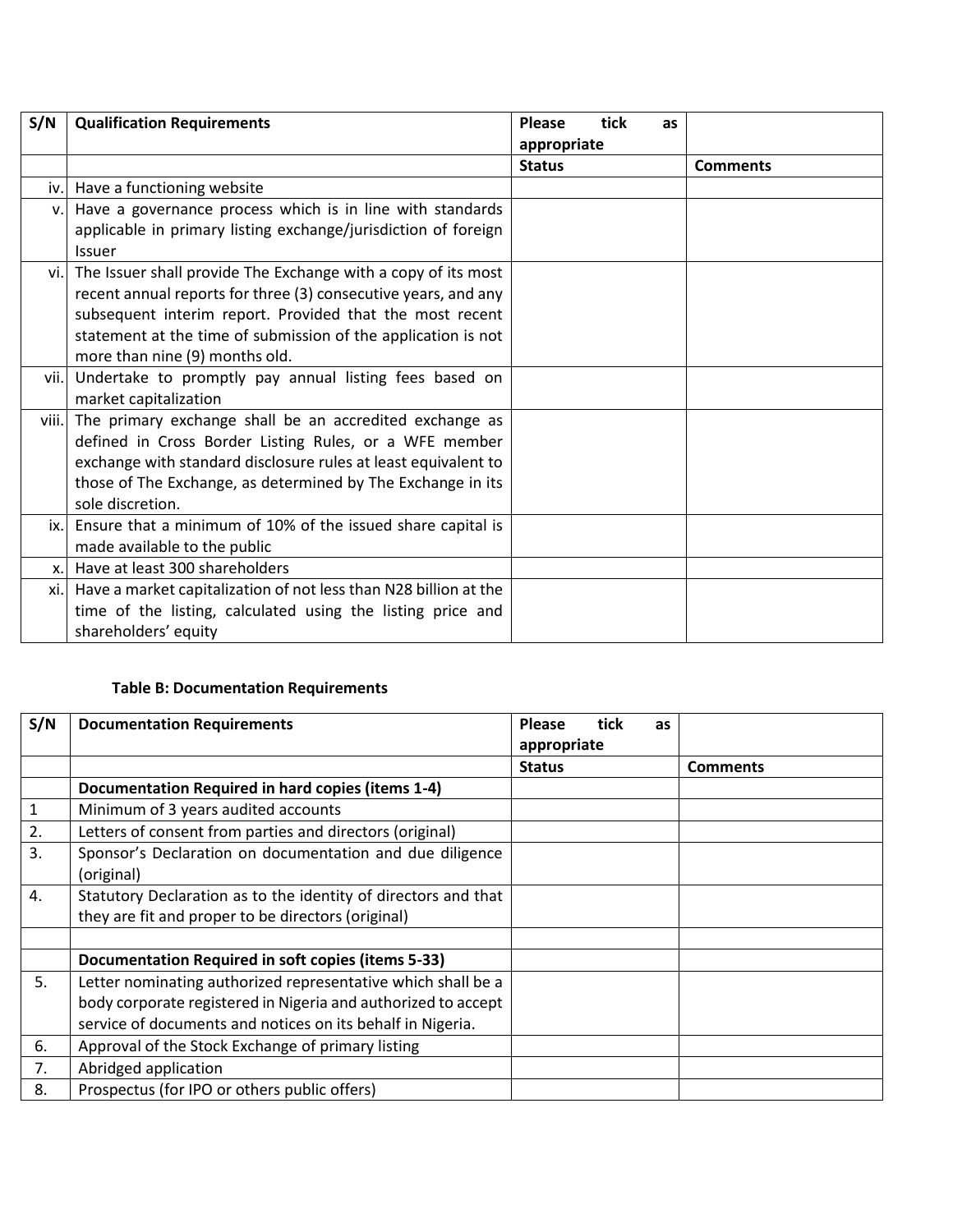| S/N | <b>Documentation Requirements</b>                              | <b>Please</b><br>tick | as |                 |
|-----|----------------------------------------------------------------|-----------------------|----|-----------------|
|     |                                                                | appropriate           |    |                 |
|     |                                                                | <b>Status</b>         |    | <b>Comments</b> |
| 9.  | Information Memorandum (for listing by introduction)           |                       |    |                 |
| 10. | List and value of litigations                                  |                       |    |                 |
| 11. | Solicitors opinion on litigation                               |                       |    |                 |
| 12. | Estimated cost of issue detailing the cost attributed to each  |                       |    |                 |
|     | party to a transaction                                         |                       |    |                 |
| 13. | Summary of Book Building (where applicable)                    |                       |    |                 |
| 14. | Certificate of incorporation of Issuer                         |                       |    |                 |
| 15. | Certified true copy evidence of conversion to Plc.             |                       |    |                 |
| 16. | Memorandum and Articles of Association certified by            |                       |    |                 |
|     | relevant regulatory authority not later than two months prior  |                       |    |                 |
|     | to the date of application                                     |                       |    |                 |
| 17. | CAC forms Co2 and Co7 of the company/issuer (or the            |                       |    |                 |
|     | equivalent) certified by the appropriate regulatory authority  |                       |    |                 |
|     | not later than two months prior to the date of application     |                       |    |                 |
| 18. | Certified copy of Board resolution approving the offer/listing |                       |    |                 |
| 19. | Certified copy of Board resolution approving the issue of      |                       |    |                 |
|     | prospectus                                                     |                       |    |                 |
| 20. | Certified copy of Shareholders resolution approving the offer  |                       |    |                 |
| 21. | Status report from creditors' banks and agreed loan            |                       |    |                 |
|     | repayment schedule (if applicable)                             |                       |    |                 |
| 22. | Technical services agreement (if applicable)                   |                       |    |                 |
| 23. | CAC forms Co2 and Co7 ( or equivalent) of any institutional    |                       |    |                 |
|     | investor holding 5% or more of the issued and fully paid up    |                       |    |                 |
|     | share capital of the company/issuer certified by CAC (or       |                       |    |                 |
|     | equivalent authority) not later than two months prior to the   |                       |    |                 |
|     | date of application (note: Co2 and co7 of corporate entities   |                       |    |                 |
|     | who own 5% or more should be provided until all natural        |                       |    |                 |
|     | persons who own such shares and their directors are            |                       |    |                 |
|     | disclosed)                                                     |                       |    |                 |
| 24. | A written statement signed by the reporting accountants        |                       |    |                 |
|     | setting out the adjustments made by them in arriving at the    |                       |    |                 |
|     | figures shown in their report and giving the reasons thereof   |                       |    |                 |
| 25. | Interim accounts (if applicable)                               |                       |    |                 |
| 26. | Mortgage/security (if secured)                                 |                       |    |                 |
| 27. | Letter nominating three (3) primary market makers              |                       |    |                 |
| 28. | Register of members                                            |                       |    |                 |
| 29. | All reports, letters or other documents, balance sheets        |                       |    |                 |
|     | valuations and statements by any expert any part of which is   |                       |    |                 |
|     | extracted or referred to in the listing document;              |                       |    |                 |
| 30. | Evidence of listing from primary listing                       |                       |    |                 |
| 31. | Declaration or evidence of full compliance with the Listing    |                       |    |                 |
|     | Rules of the primary listing exchange                          |                       |    |                 |
| 32. | List of waivers to the listing requirements granted to the     |                       |    |                 |
|     | Issuer by the primary listing exchange                         |                       |    |                 |